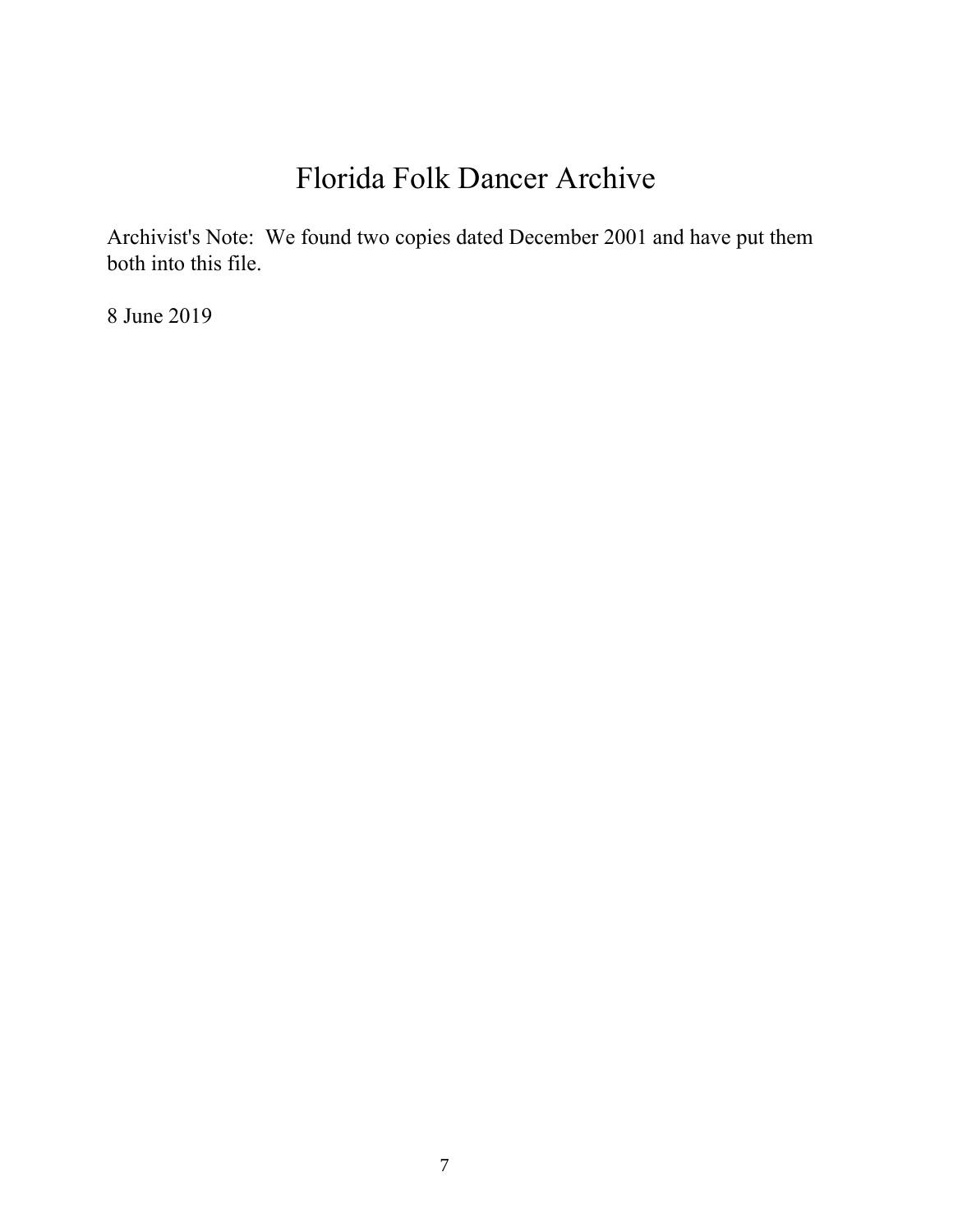December, 2001

PRESIDENT'S COLUMN

By: Pat Henderson

 Fall Fling was exceptionally enjoyable this year. There was plenty of dancing and plenty of food and plenty of camaraderie. It was great to get away from recent events for a day or two and just have fun. Thanks to John Daly and the others in the Melbourne group for all that you did to make the day perfect. By the way, most of the music was played from MP3 files through the laptops of John and Bobby. This was a first for a fling—no tapes! I announced the instructors for camp at Fall Fling. They will be Sandy Starkman teaching international dances and Theodor and Lia Vasilescu teaching Romanian. Both will teach some couple dances. In the survey, you wanted less couple dances, so you are going to have only 1/4 of the time or less with couple dances.

 I encourage everyone who stayed at a motel in the past to consider staying at camp this year. All of the cabins have been completely refurbished from the bare walls. They look like the Holiday Inn! They have new plumbing with privacy in the bathroom. They also have heat and air controlled by a thermostat. There are new sidewalks at camp. The registration form is included in this newsletter. Please send it in as soon as possible. When the officers met at the Fall Fling, we decided to give a discount to current members and to make membership \$15. There is no difference in price between snail mail and email. We ask on the registration form if you want to receive your newsletter by email. I really encourage everyone who has email to say "yes" since you get the newsletter about a week before snail mail.

The email goes out at the time the newsletter

goes to be printed. It saves time and postage for people to receive email. Also, on the registration form, you will see dis-counts for students. We are trying to encourage groups that have student interest (Gainesville, Orlando etc.)to promote camp. We also want to encourage the evening parties for those that may want to get a taste of what the camp is all about. You will also notice that there will be two videos this year. Theodor and Lia bring a professionally produced video that contains all the dances

that they teach. We will make the usual video for Sandy's dances along with scenes from the whole camp. The advantage is that everyone who purchases the videos will go home with the Romanian tape. Therefore, if you want the videos, please prepay so I can give an accurate number to Theodor since he has to bring them from Romania. Since I anticipate that this camp could be a "sell out", please register as soon as possible. The first registration gets a free t-shirt! The first 80 people get cabins! There will more details about camp in the next two newsletters. Remember that it is the weekend after President's Weekend--February 22-25.

## OIFDC NEWS

By Pat Henderson

 OIFDC had a Halloween Party on Halloween. We had a great time dancing especially to the "Adam's Family" music. On November 1, a group of us performed for most of the kindergarteners at a local school. They also did the "Adam's Family" after we finished our performance. The students made a rainbow banner with their names on it and sent it to us in appreciation. On November 3, Bobby and I joined five other members of the Cultural Dance Society of VCC to perform at the banquet for a statewide convention of the Phi Theta Kappa, the national honor society for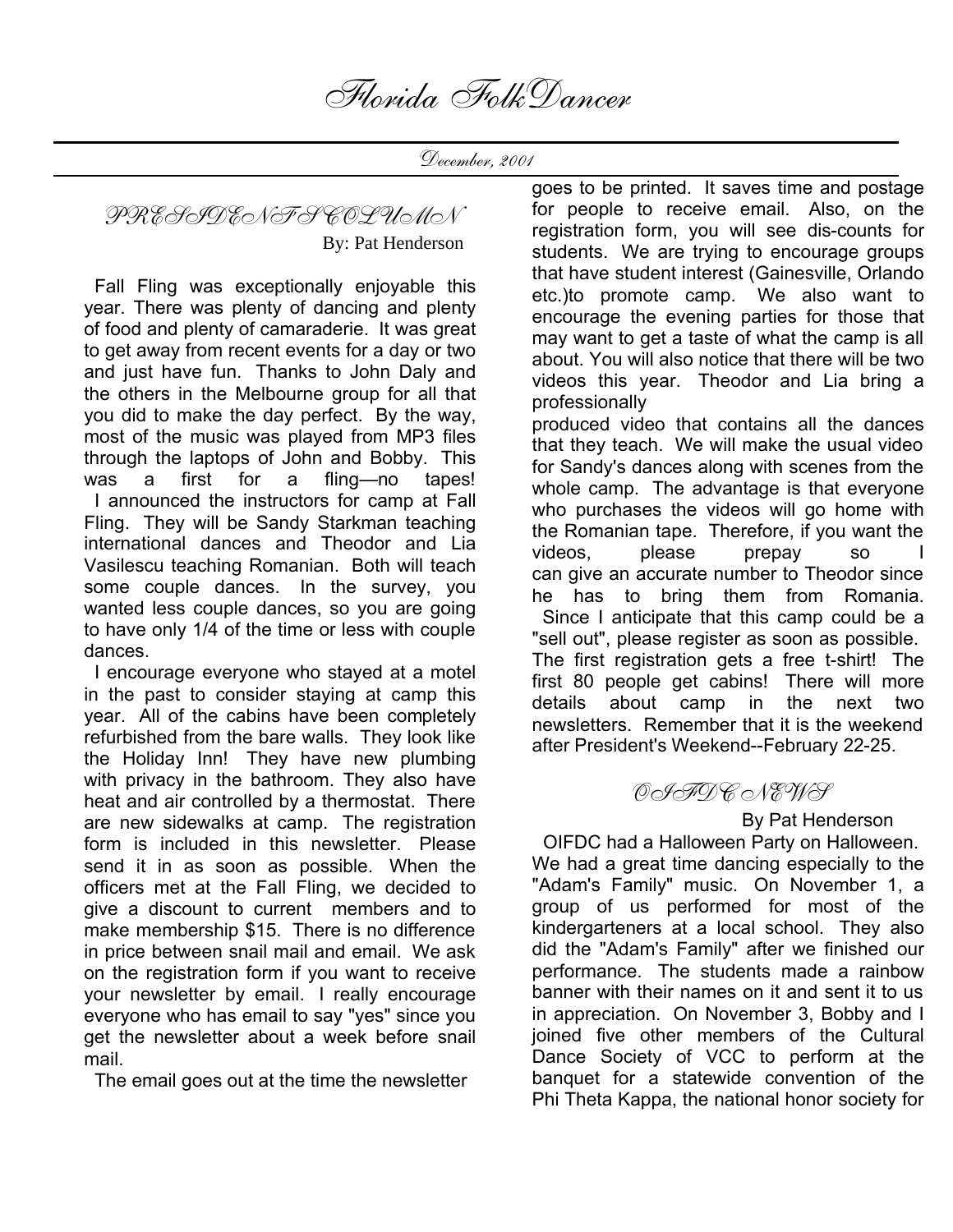community college students. There were about 400 people in the audience. We received a standing ovation at the end. I later heard from someone there that we were the talk of the evening! Some students had only been dancing for six weeks so this was a big event. On November 18, Janel Wheeler exchanged wedding vows with David Ricque. We wish them both great happiness and many years of dancing together. They met at a swing dance session!

TAMPA TRAVELS

By Terry Abrahams

 Thought I'd think of another name this month. And traveling seems to be something Tampa does so well. Ursula is back from China, Japan and ??? - (how quickly I forget) - and had a great time. It's good to get her back into the folds of both International and Israeli groups. We also have a new gal Susan who is a nice addition to our very small group - a musician who teaches voice, plays a mean guitar and has now decided to enter the "foot" world too. She also dances with Judith's Scan group. Judith was in California at a Scan weekend over T-giving.

The local contra group had a full t-giving weekend - we had a Friday night dance in Pinellas Park, then Saturday it was a covered dish, an hour of The Leather Soles of which I am a proud member - we played dance music which included waltzes, hambos, polkas, schottishes and one tango - our group is really improving and we love to play. That hour was followed by another contra. The entire weekend was appropriately called Dance It Off. Cute huh?

The next traveler is me again. I will be going to Palm Springs, CA to try and qualify for a spot on the U.S. team for the Veterans (old people) World Championships to be held in Tampa this year. I also will have to go to Reno in March, S.C. in June. It's expensive to fence on an international level, but since I wouldn't have to travel for the actual championship event, I decided to give it a shot. I don't think it will be

as easy as when I went to Switzerland, as other women will also realize the bucks saved by taking place in the states and more will try to qualify. Well, I'll give it a shot!

 and now once again - I have mostly talked about me. I did ask Judith why she didn't ever send any info on her very active life - she just shrugged! So you got me again!

 By the way - we Tampans (not Tampons) had a fabulous time at the Fall Fling! I'm telling you - dancing with a big bunch is such a high! Dancing, eating, seeing friends, playing music - it doesn't get any better than that! Thanks again to the hosts, and it was great seeing all of you there. Belated thanksgiving greetings - start gearing up for the next round of holidays! Bye! Terry Abrahams (this is really the way it is spelled - not how Jan spells it - even if she likes it that way!)

CASADAGA

From Myriam LeMay

### **THE INVITATION**

 Come help us celebrate the Holidays of Cassadaga's 2001 Dance Odyssey!

 Please join us at 6:30 PM for a Pot-Luck dinner. Try out that holiday recipe you've been wanting to try out before serving it to that difficult-to-impress family member!

 Dancing will begin at 8PM. Alice Milmoe will be our caller, and Upsala will be our band. A combination not to be missed!

### **THE GENTLE REMINDER**

 We have been very fortunate to have landlords that are supportive of our dance and provide us with a wonderful wooden dance floor. In order to preserve the floor we need to wear soft-soled shoes and leave the boots at home or under the benches. This policy also happens to be safer for our fellow dancers' toes, insteps, etc.!

### **THE PLUG FOR ANOTHER EVENT**

 Mark your calendars for the Tamburitzans of Duquesne University. They will be appearing on Saturday, January 5 at 7:00 PM at the George C. Miller Middle School in Crescent City. To quote from their web site: www.tamburitzans.duq.edu

America's longest-running multicultural song and dance company, the **Duquesne**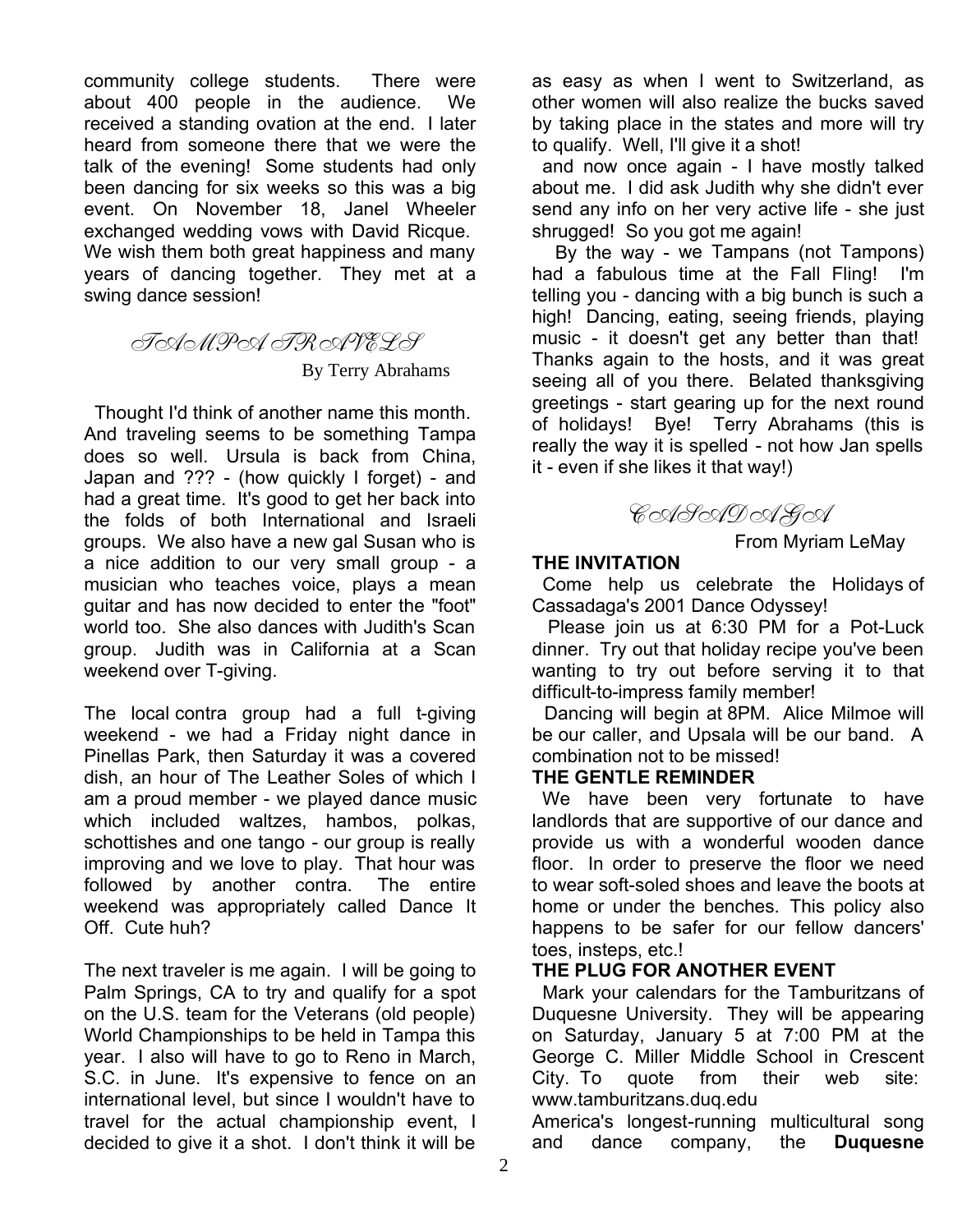**University TAMBURITZANS** is a unique ensemble of talented young folk artists dedicated to the performance and preservation of the music, songs, and dances of Eastern Europe and neighboring folk cultures. **Presenters!** *If you liked "Riverdance," you'll love***The TAMBURITZANS!**

### MELBOURNE

 By John Daly Another great Fall Fling becomes history, and it's not immodest of me to say it because so many wonderful people make it happen. Thirty eight dancers signed in. And as usual we got in lots of dancing, including the traditional Arnold's Circle and Mairie's Wedding.

 It's been a while since we did a Couples Fling on Sunday, but it went well. For various reasons I hadn't really been able to coordinate a program as I did last time. We just played it by ear starting with a light breakfast at 9:00. Terry, Val and I played some live music while the dancers finished breakfast. Then we played Heidenroslein for the dance, before putting our instruments away to join the fun. I'd like to thank all the people who helped make the Fall Fling happen, but I would have to list all the dancers. If you were there, thanks for adding to the fun. If you couldn't come, we missed you and hope you will join us some other time. And we all owe a special thanks to the people who helped out with the meals. Without meaning to leave anyone out, I especially thank Willa, Bernice, and Barbara who have consistently made all our dance events so much fun. You are very special people.

> SARASOTA GRAPEVINERS

> > From Thekla Kahn

We love parties! And on Halloween Ann Kessler treated us to her wonderful birthday party - what a happy occassion! A record crowd for the season came to share in the festivities and we all stayed and danced to the end - 9:45! Some came in costumes, and some wore lovely dance outfits!

Yea, I know it's early, but in April the Grapeviners invite ya'll to a weekend of workshops, dance party, food & fun with Don Schillinger from Phildalphia. Don is a leading Israeli Dance Teacher who has received national attention as a guest teacher in St. Louis, Kansas City, Chicago, Dallas, Atlantic City. He runs Master Classes and performs throughout the PA, NJ area. He also teaches and leads a performance troupe of children. The venue is located con- veniently near I-75 and University Parkway in Sarasota. Sleepover space is available at Grapeviners' homes! So, mark your calendar and send check for \$35 to Nancy Wilucz, 3880 El Poinier Ct, Sarasota, FL 34232. This covers all dance & food! Include your phone # , address, email so that directions can be sent!

# FROM CLAUDIA TERRANCE:

 The Greek Kefi Hellenic Dancers had two performances in October. On the 26<sup>th</sup> we danced at the Aberdeen, an active adult community in Ormond Beach. After the performance, we invited members of the audience to join us in a fast Hasapo Serviko and a lively Ziftetelli. The next day we participated in the International Festival at Galaxy Middle School in Deltona. It was a beautiful day for dancing as we performed outdoors on the patio to an appreciative audience of middle-schoolers and their parents.

 The group, led by Steve and Barbara Photiades, practices on Wednesday evenings at the Castaways Resort in Daytona Beach Shores. We do dances from Greece and Latin America, and lately I have been teaching the dances of Armenia and other countries. Contact Steve at (386) 788-2749.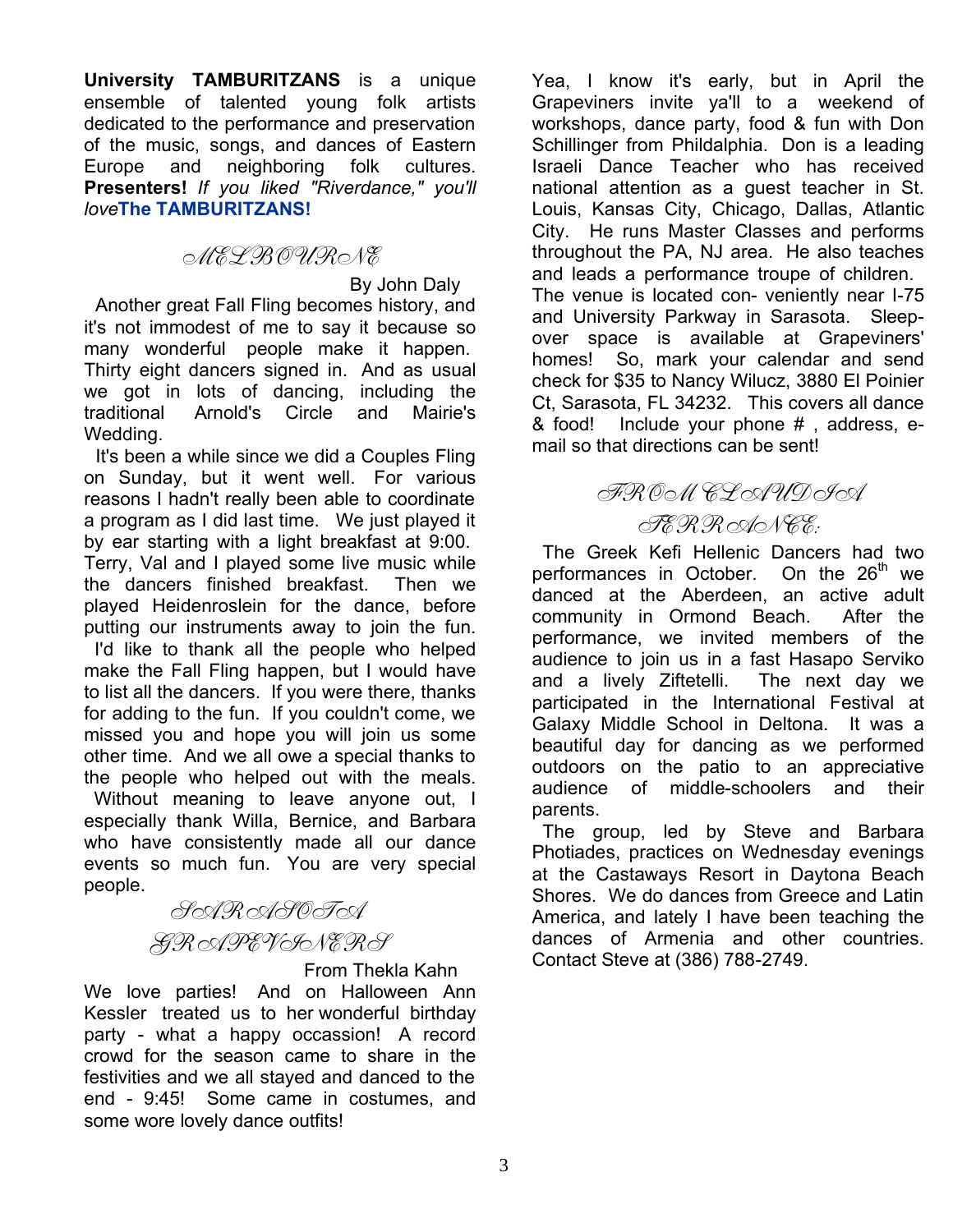# **Florida FolkDancer**

The Florida FolkDancer is a monthly publication of the Florida Folk Dance Council, Inc., a non-profit corporation whose purpose is to further knowledge, performance, and recreational enjoyment of International Folk Dance.

| President:           | Pat Henderson           |
|----------------------|-------------------------|
|                      | 9859 Berry Dease Rd.    |
|                      | Orlando, FL 32825       |
|                      | 407-275-6247            |
|                      | henderp@bellsouth.net   |
| Vice-President:      | <b>Bobby Quibodeaux</b> |
| Treasurer/Secretary: | Terry Abrahams          |

Please send all submissions to:

Newsletter Editor: Jan Lathi 38 St. Andrews Court. Palm Coast, FL 32137 amarian@bestnetpc.com

Deadline:  $15<sup>th</sup>$  of the month prior to publication

Articles in the Florida Folk Dancer are a copyright of the Florida Folk Dance Council, Inc., or of their individual authors.

Subscriptions are \$15 per year and includes membership in the Florida Folk Dance Council. The membership year runs from one Annual Camp (usually February) to the next. Members can receive the newsletter electronically if desired.

Check the following website for further information on folk dancing in Florida: www.folkdance.org

Send your items for ethnic and dance happenings by emailing or mailing to the editor by the  $15<sup>th</sup>$  of the month deadline for inclusion in the following month's newsletter.

## **Mark Your Calendar:**

**Machol Miami 2001,** December 21-24, Sheraton Ft. Lauderdale Airport Hotel. www.israelidance.com/macholmiami.

**Terpsichore's Holiday 2001,** an intergenerational dance event, December 27. All ages. Information: Bob Mathis, 2705 Spencer Rd., Chevy Chase, MD 20815-3822 or talibob@starpower.net.

**Tamburitzans,** Wed., Thurs. January 2 & 3 at the Tarpon Springs Performing Arts Center. 7:30pm Call: 727-942-5605

**Tamburitzans,** Saturday, January 5 in Crescent City at the George C. Miller Middle School. 7pm. Buy ticket at the door(usually \$10).

**Camp Weekend,** February 22-25, 2002. Ocala, FL. Save this date!

**Israeli Dance Weekend** with Don Schillinger**,** April 6th & 7th, 2002, Sarasota, FL. \$35.00 covers dance & food. Sponsored by the Sarasota Grapeviners. Send check to Nancy Wilucz at 3880 Poinier Ct, Sarasota, FL 34232 e-mail contact Thekla at warka@home.com

**15th Annual Israeli Dance Workshop,** sponsored by the JCC of Greater Orlando will be on April 27 and 28, 2002. Teacher to be announced.

**Dance on the Water, 18<sup>th</sup> annual folk dance cruises.** June 10-24, 2002 – Galapagos/Ecuador, July 23-Aug 6, 2002 – Alaska Inside Passage. Contact Mel Mann, 510-526-4033 or meldancing@aol.com or www.FolkDanceOnTheWater.org.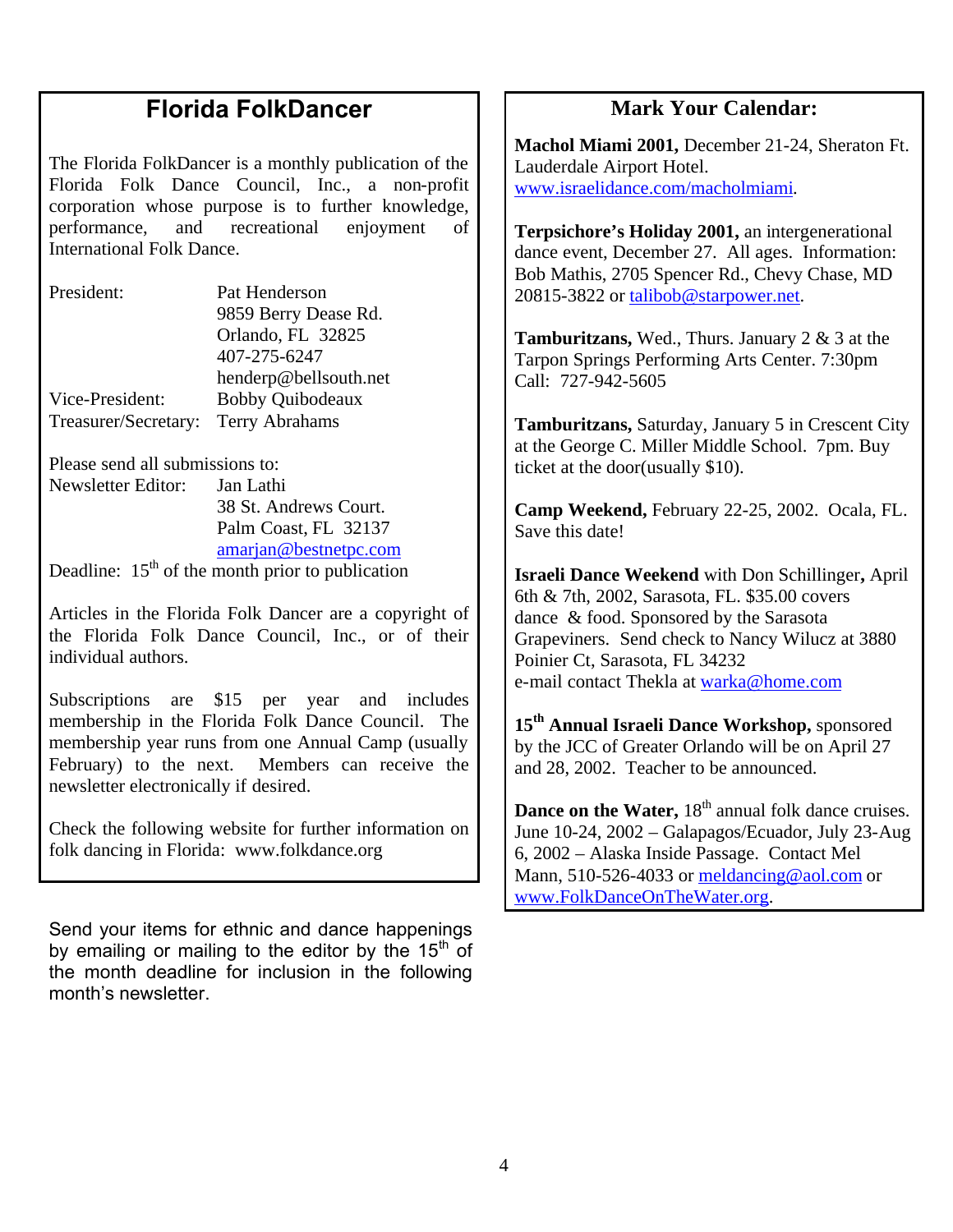Florida Folk Dance Council c/o Lathi 38 St. Andrews Court Palm Coast, FL 32137

# **First Class**

# HAPPY HOLIDAYS, EVERYONE!

Diwali, Ramadan, Hannukah, Winter Solstice, Christmas, New Year: Celebrate dance, life, health, happiness, friends and family, and not only wish for peace on Earth, do something to contribute to reaching it!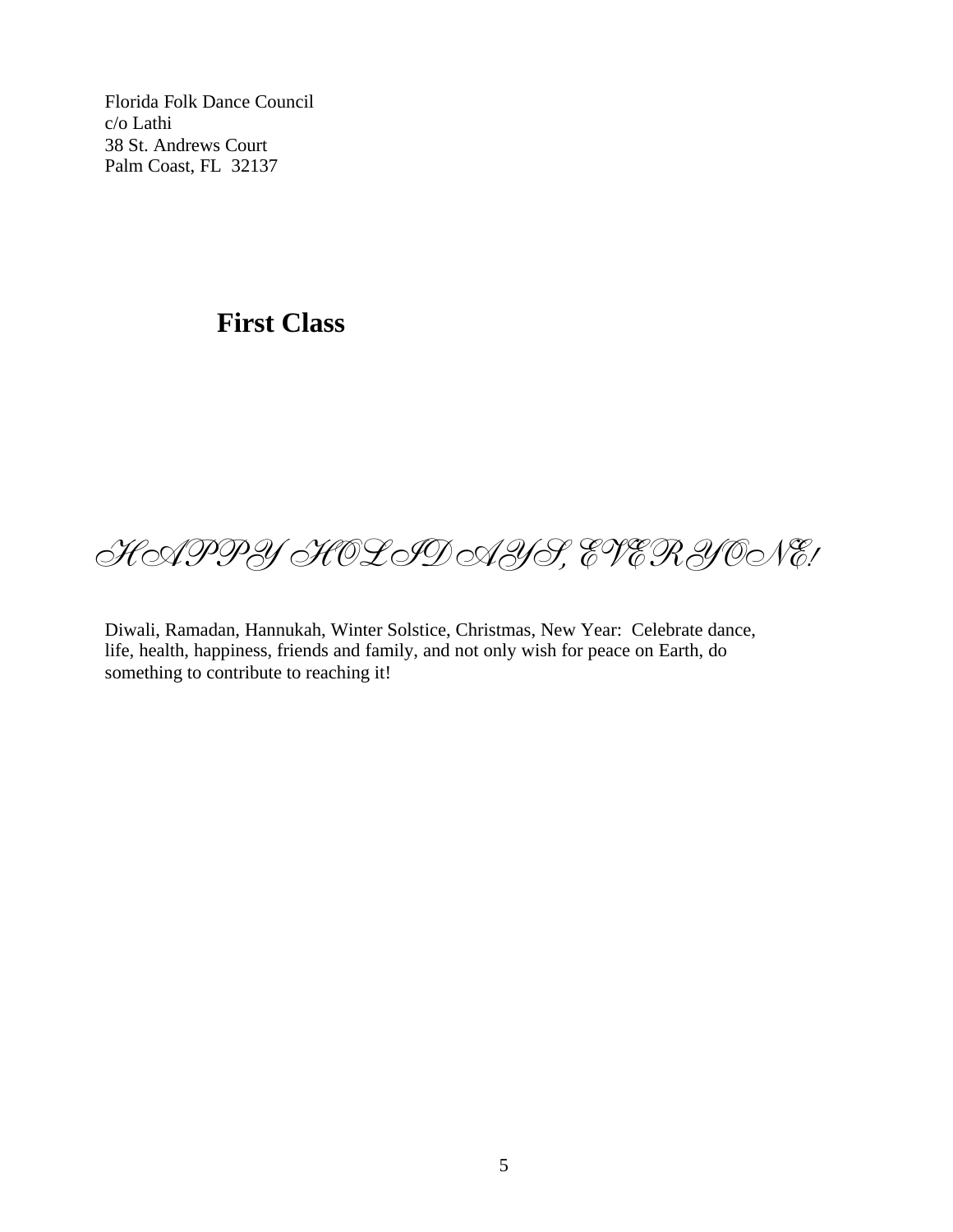#### **Florida Folk Dance Council, Inc. Florida Camp February 22-25, 2002**

#### **REGISTRATION FORM (One per person please)**

| <b>Camp Fees:</b>                                                                         |                      |         |                    |                                                           |  |  |
|-------------------------------------------------------------------------------------------|----------------------|---------|--------------------|-----------------------------------------------------------|--|--|
| <b>Full Time</b>                                                                          |                      |         |                    |                                                           |  |  |
| On campus (Three nights, nine meals)                                                      | \$185.00             |         |                    |                                                           |  |  |
| Off campus (Three nights, nine meals)                                                     | \$135.00             |         |                    |                                                           |  |  |
| <b>Part Time</b>                                                                          |                      |         |                    |                                                           |  |  |
| Two nights, six meals, ON campus                                                          | \$140.00             |         |                    | $\mathcal{L}_{\text{max}}$ and $\mathcal{L}_{\text{max}}$ |  |  |
| One night, three meals, ON campus                                                         | \$70.00              |         |                    |                                                           |  |  |
| Two nights, six meals, OFF campus                                                         | \$100.00             |         |                    |                                                           |  |  |
| One night, three meals, OFF campus                                                        | \$55.00              |         |                    |                                                           |  |  |
| <b>Tents</b> = full OFF campus fee                                                        |                      |         |                    |                                                           |  |  |
| $RV's$ = full OFF campus fee + $$20.00$ per vehicle                                       |                      |         |                    |                                                           |  |  |
| FFDC Membership (one per household)                                                       |                      | \$15.00 | <b>= _________</b> |                                                           |  |  |
| T-shirt(s) Small ___ Medium ___ Large ___ XLarge ___                                      |                      | \$10.00 |                    |                                                           |  |  |
| Camp Videos (2 videos this year; one is prerecorded):                                     |                      | \$25.00 | $=$ $ -$           |                                                           |  |  |
| <b>Contributions</b> to Olga Princi Scholarship are appreciated (but not required)        |                      |         |                    |                                                           |  |  |
|                                                                                           |                      |         |                    |                                                           |  |  |
| If postmarked by January 15, 2002, take a \$10.00 discount (Full time only)               |                      |         | $= ($ $-$          |                                                           |  |  |
| NEW: Student discount of \$10 per day                                                     |                      |         |                    | $= ($ $ )$                                                |  |  |
|                                                                                           | <b>TOTAL PAYMENT</b> |         | $=$ \$             |                                                           |  |  |
| Night parties are on a walk-in basis: \$10 (\$5 students) per night                       |                      |         |                    |                                                           |  |  |
| NOTE: First meal is supper on Friday; last meal is lunch on Monday                        |                      |         |                    |                                                           |  |  |
|                                                                                           |                      |         |                    |                                                           |  |  |
| Arrival: Fr Sa Su Mo First Meal: B L S<br>Departure: Fr Sa Su Su Mo Last Meal: B L S S    |                      |         |                    |                                                           |  |  |
| Diet Preference (check one) Regular (with meat) ____Vegetarian ____Lactose Intolerant ___ |                      |         |                    |                                                           |  |  |
| Cabin Preference: Men ____ Quiet Women: ____ Rowdy Women: ___ Couples: ___                |                      |         |                    |                                                           |  |  |
|                                                                                           |                      |         |                    |                                                           |  |  |
| ALL CADING HAVE BEEN UBOBARED TUIC VEADL                                                  |                      |         |                    |                                                           |  |  |

#### **ALL CABINS HAVE BEEN UPGRADED THIS YEAR!**

**Please Note:** Remember that dancing, like any physical activity, carries the risk of injury. We dance on a concrete floor. The Camp environment is rural with limited lighting and rough walkways. Neither Florida Folk Dance Council, Inc., nor its members, officers, nor directors have the resources to cover the costs of injuries or illness. While we don't want to discourage anyone from coming to Camp, your attendance is your representation that you have adequate insurance or other resources to cover your medical costs, lost wages, and pain and suffering without recourse to the Florida Folk Dance Council, Inc. or its officers, directors, or members should you suffer any injury.

Tampa, FL 33604

#### **Make check payable to "FFDC" Any questions about registration?**

Send To: Call: Terry at 813-234-1231 or Terry Abrahams email to: terry.abrahams@verizon.net 701 W Idlewild Ave. The Mateur Controller and Meb page: www.folkdance.org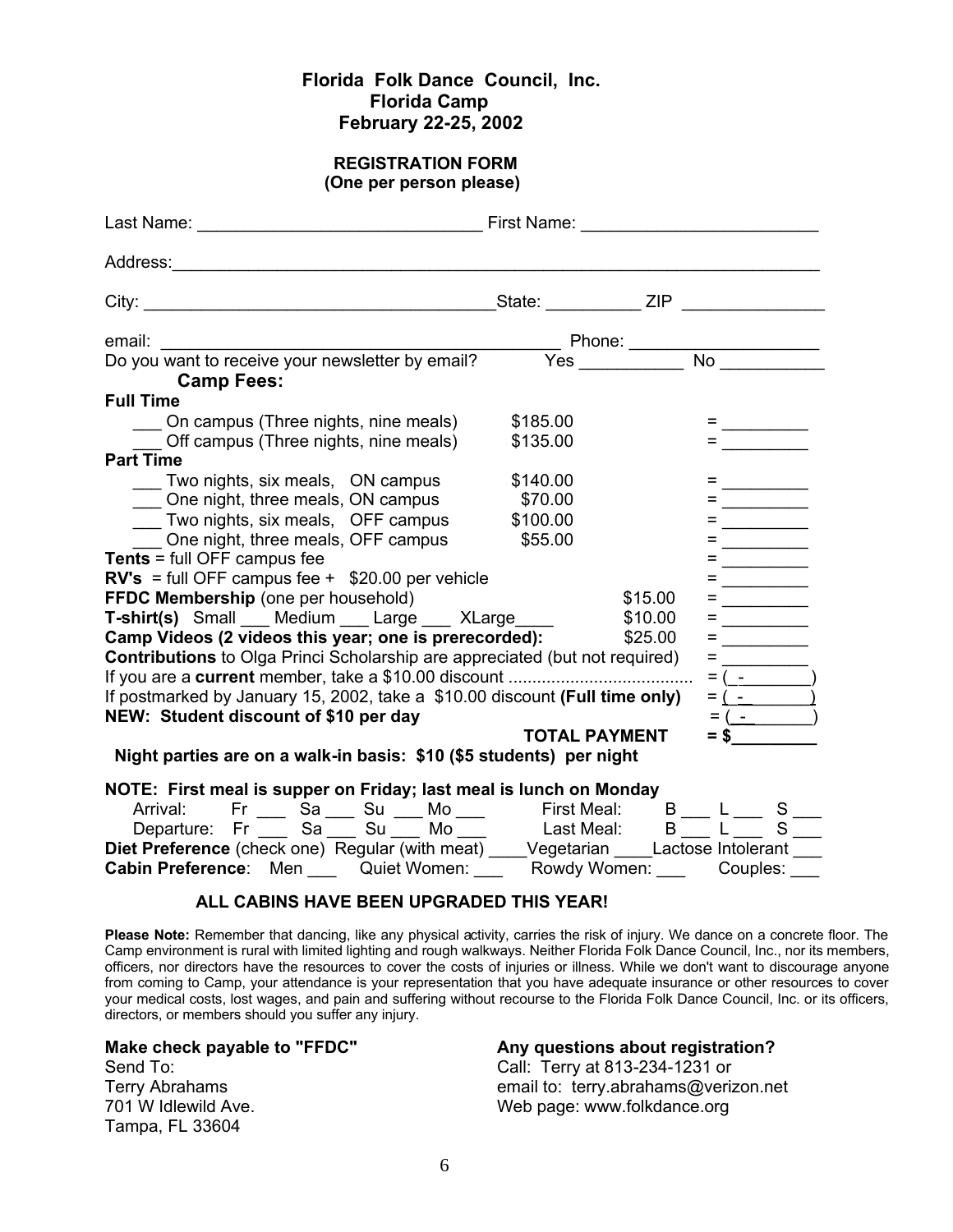Florida FolkDancer

December, 2001

# FLORIDA CAMP 2002 FEBRUARY 22-25, 2002 SILVER SPRINGS, FLORIDA

# INSTRUCTORS:

# SANDY STARKMAN Teaching International Dances

# AND

# THEODOR AND LIA VASILESCU Teaching Romanian Dances

\*\*\*\*Both will teach some couple dances

# Olga Princi Scholarship

#### Deadline for Nominations January 1, 2002

Each year a few deserving dancers attend Florida Camp courtesy of the Olga Princi Scholarship. Olga Princi was a talented young folk dancer from Daytona Beach whose life was ended by a tragic automobile accident. In her memory, contributions are accepted and an auction is held to make it possible for some deserving dancers to come to camp. Over the years, a variety of people of all ages have benefited from the scholarship. Some have been new to folk

dancing, while others have been long time dancers. Some have been potential leaders of a new group. Nominations usually come from leaders of Florida dance groups. You may also make a self nomination. There is no application form. If you are interested or want to nominate someone, please send a note with a brief description of the applicant's interest in dancing. Describe how the scholarship would encourage that person to contribute either individually or as a leader to international dance in Florida.

Send to: Pat Henderson

email: henderp@bellsouth.net 9859 Berry Dease Road Orlando, FL 32825

(You will get a confirmation that the email was received.)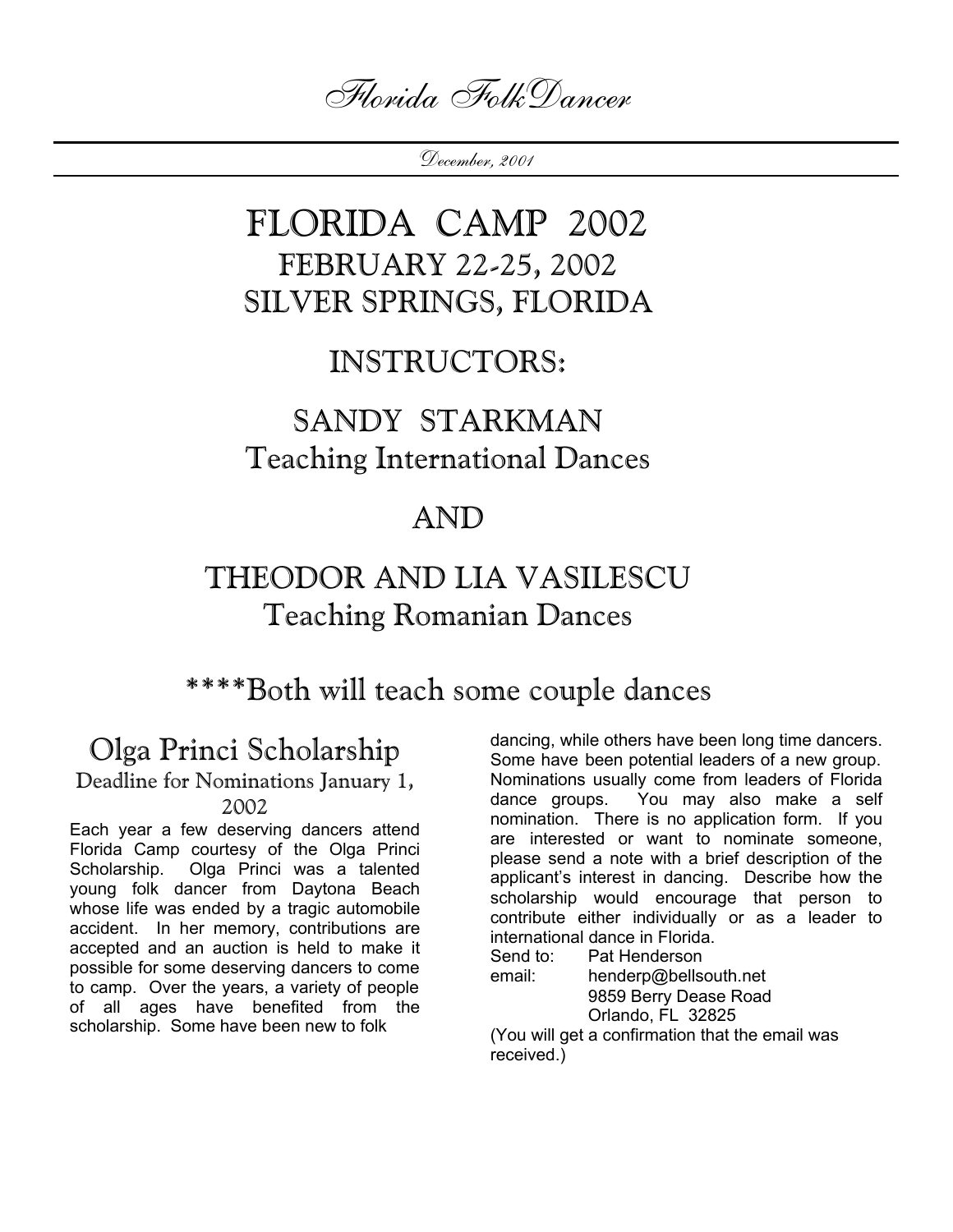# WORK STIPENDS FOR CAMP DEADLINE JANUARY 1, 2002

We need two dancers to volunteer to do light housekeeping duties during camp. Duties include wiping tables after meals and sweeping the dance hall floor. You will receive a stipend that covers the cost of the camp. If you are interested, please contact Pat at the above address or call 407-275- 6247.

## PRESIDENT'S COLUMN

#### By Pat Henderson

 Fall Fling was exceptionally enjoyable this year. There was plenty of dancing and plenty of food and plenty of camaraderie. It was great to get away from recent events for a day or two and just have fun. Thanks to John Daly and the others in the Melbourne group for all that you did to make the day perfect. By the way, most of the music was played from MP3 files through the laptops of John and Bobby. This was a first for a fling—no tapes! I announced the instructors for camp at Fall Fling. They will be Sandy Starkman teaching international dances and Theodor and Lia Vasilescu teaching Romanian. Both will teach some couple dances. In the survey, you wanted less couple dances, so you are going to have only 1/4 of the time or less with couple dances.

 I encourage everyone who stayed at a motel in the past to consider staying at camp this year. All of the cabins have been completely refurbished from the bare walls. They look like the Holiday Inn! They have new plumbing with privacy in the bathroom. They also have heat and air controlled by a thermostat. There are new sidewalks at camp. The registration form is included in this newsletter. Please send it in as soon as possible. When the officers met at the Fall Fling, we decided to give a discount to current members and to make membership \$15. There is no difference in price between snail mail and email. We ask on the registration form if you want to receive your newsletter by email. I really encourage everyone who has email to say "yes" since you get the newsletter about a week before snail mail.

 The email goes out at the time the newsletter goes to be printed. It saves time and postage for people to receive email. Also, on the registration form, you will see discounts for students. We are trying to encourage groups that have student interest (Gainesville, Orlando etc.) to promote camp. We also want to encourage the evening parties for those that may want to get a taste of what the camp is all about. You will also notice that there will be two videos this year. Theodor and Lia bring a professionally produced video that contains all the dances that they teach. We will make the usual video for Sandy's dances along with scenes from the whole camp. The advantage is that everyone who purchases the videos will go home with the Romanian tape. Therefore, if you want the videos, please prepay so I can give an accurate number to Theodor since he has to bring them from Romania.

 Since I anticipate that this camp could be a "sell out", please register as soon as possible. The first registration gets a free t-shirt! The first 80 people get cabins! There will more details about camp in the next two newsletters. Remember that it is the weekend after President's Weekend--February 22- 25.

OHFOR NEWS

#### By Pat Henderson

 OIFDC had a Halloween Party on Halloween. We had a great time dancing especially to the "Adam's Family" music. On November 1, a group of us performed for most of the kindergarteners at a local school. They also did the "Adam's Family" after we finished our performance. The students made a rainbow banner with their names on it and sent it to us in appreciation. On November 3,

Bobby and I joined five other members of the Cultural Dance Society of VCC to perform at the banquet for a statewide convention of the

Phi Theta Kappa, the national honor society for community college students. There were about 400 people in the audience. We received a standing ovation at the end. I later heard from someone there that we were the talk of the evening! Some students had only been dancing for six weeks so this was a big event.

 On November 18, Janel Wheeler exchanged wedding vows with David Ricque. We wish them both great happiness and many years of dancing together. They met at a swing dance session!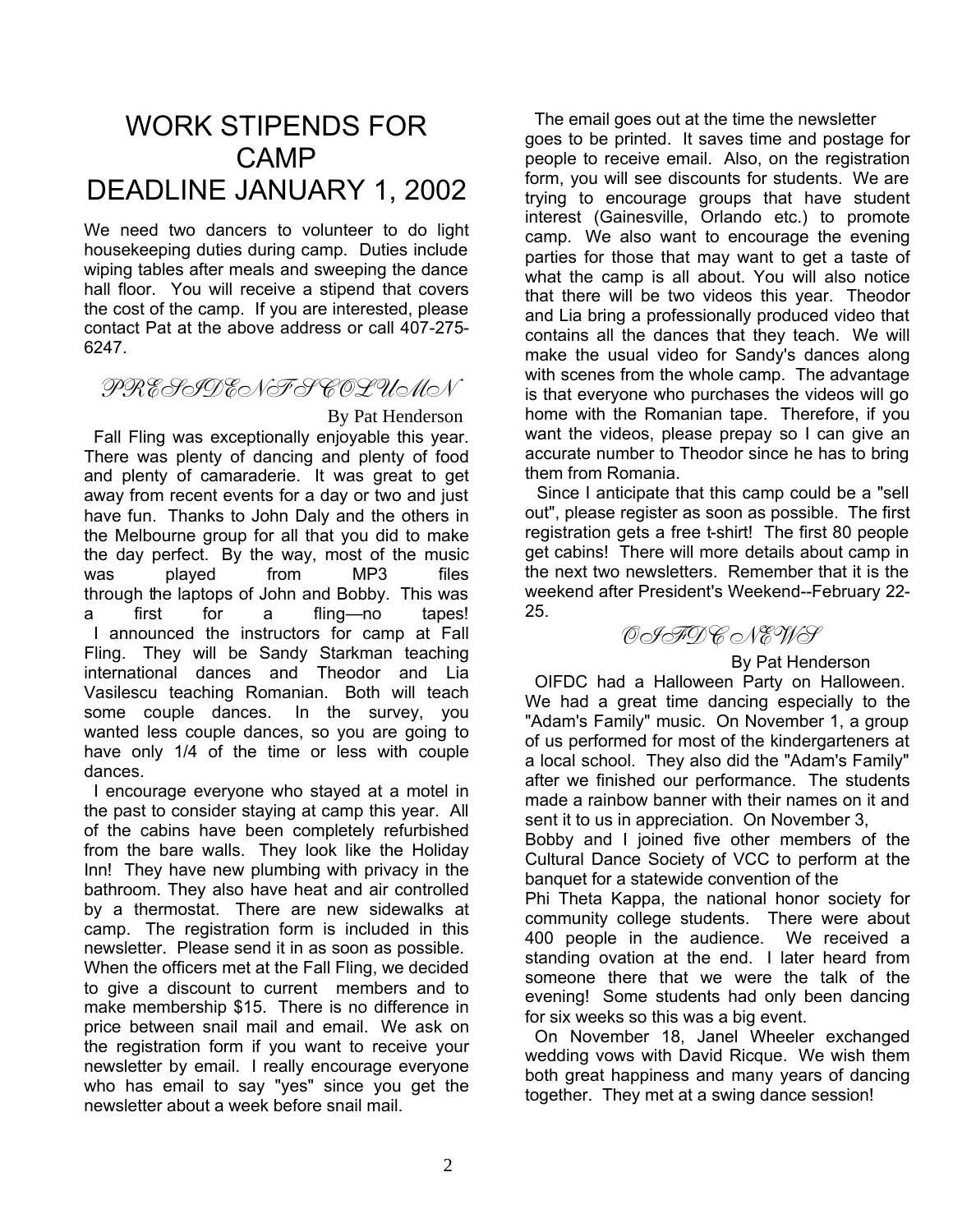## TAMPA TRAVELS

By Terry Abrahams

 Thought I'd think of another name this month. And traveling seems to be something Tampa does so well. Ursula is back from China, Japan and ??? - (how quickly I forget) - and had a great time. It's good to get her back into the folds of both International and Israeli groups. We also have a new gal Susan who is a nice addition to our very small group - a musician who teaches voice, plays a mean guitar and has now decided to enter the "foot" world too. She also dances with Judith's Scan group. Judith was in California at a Scan weekend over T-giving.

 The local contra group had a full t-giving weekend - we had a Friday night dance in Pinellas Park, then Saturday it was a covered dish, an hour of The Leather Soles of which I am a proud member - we played dance music which included waltzes, hambos, polkas, schottishes and one tango - our group is really improving and we love to play. That hour was followed by another contra. The entire weekend was appropriately called Dance It Off. Cute huh?

 The next traveler is me again. I will be going to Palm Springs, CA to try and qualify for a spot on the U.S. team for the Veterans (old people) World Championships to be held in Tampa this year. I also will have to go to Reno in March, S.C. in June. It's expensive to fence on an international level, but since I wouldn't have to travel for the actual championship event, I decided to give it a shot. I don't think it will be as easy as when I went to Switzerland, as other women will also realize the bucks saved by taking place in the states and more will try to qualify. Well, I'll give it a shot!

 And now once again - I have mostly talked about me. I did ask Judith why she didn't ever send any info on her very active life - she just shrugged! So you got me again!

 By the way - we Tampans (not Tampons) had a fabulous time at the Fall Fling! I'm telling you dancing with a big bunch is such a high! Dancing, eating, seeing friends, playing music - it doesn't get any better than that! Thanks again to the hosts, and it was great seeing all of you there. Belated thanksgiving greetings - start gearing up for the next round of holidays! Bye! Terry Abrahams (this is really the way it is spelled - not how Jan spells it - even if she likes it that way!)

 Tampa's times have changed. We are now meeting from 7:30 to 9:30, and if we don't get larger, we'll have to change again. But for now -

the center doesn't want to stay open until 10 for 4- 6 people - and we are SMALL!

 The contra dancers had a double Thanksgiving dance - Fri and Sat and my new playing group the Leather Soles were the lead-ins for Merriweather. Gettin' up there!

I'm quittin while the quittin's good!

CASADAGA

#### From Myriam LeMay

#### **AN INVITATION**

 Come help us celebrate the Holidays of Casadaga's 2001 Dance Odyssey!

 Please join us at 6:30 PM for a Pot-Luck dinner. Try out that holiday recipe you've been wanting to try out before serving it to that difficultto-impress family member!

 Dancing will begin at 8 PM. Alice Milmoe will be our caller, and Upsala will be our band. A combination not to be missed!

#### **A GENTLE REMINDER**

 We have been very fortunate to have landlords that are supportive of our dance and provide us with a wonderful wooden dance floor. In order to preserve the floor we need to wear soft-soled shoes and leave the boots at home or under the benches. This policy also happens to be safer for our fellow dancers' toes, insteps, etc.!

#### **A PLUG FOR ANOTHER EVENT**

 Mark your calendars for the Tamburitzans of Duquesne University. They will be appearing on Saturday, January 5 at 7:00 PM at the George C. Miller Middle School in Crescent City. To quote from their web site: www.tamburitzans.duq.edu: America's longest-running multicultural song and dance company, the **Duquesne University TAMBURITZANS** is a unique ensemble of talented young folk artists dedicated to the performance and preservation of the music, songs, and dances of Eastern Europe and neighboring folk cultures. **Presenters!** *If you liked "Riverdance," you'll love* **The TAMBURITZANS!**

### MELBOURNE

#### By John Daly

 Another great Fall Fling becomes history, and it's not immodest of me to say it because so many wonderful people make it happen. Thirty-eight dancers signed in. And as usual we got in lots of dancing, including the traditional Arnold's Circle and Mairie's Wedding.

 It's been a while since we did a Couples Fling on Sunday, but it went well. For various reasons I hadn't really been able to coordinate a program as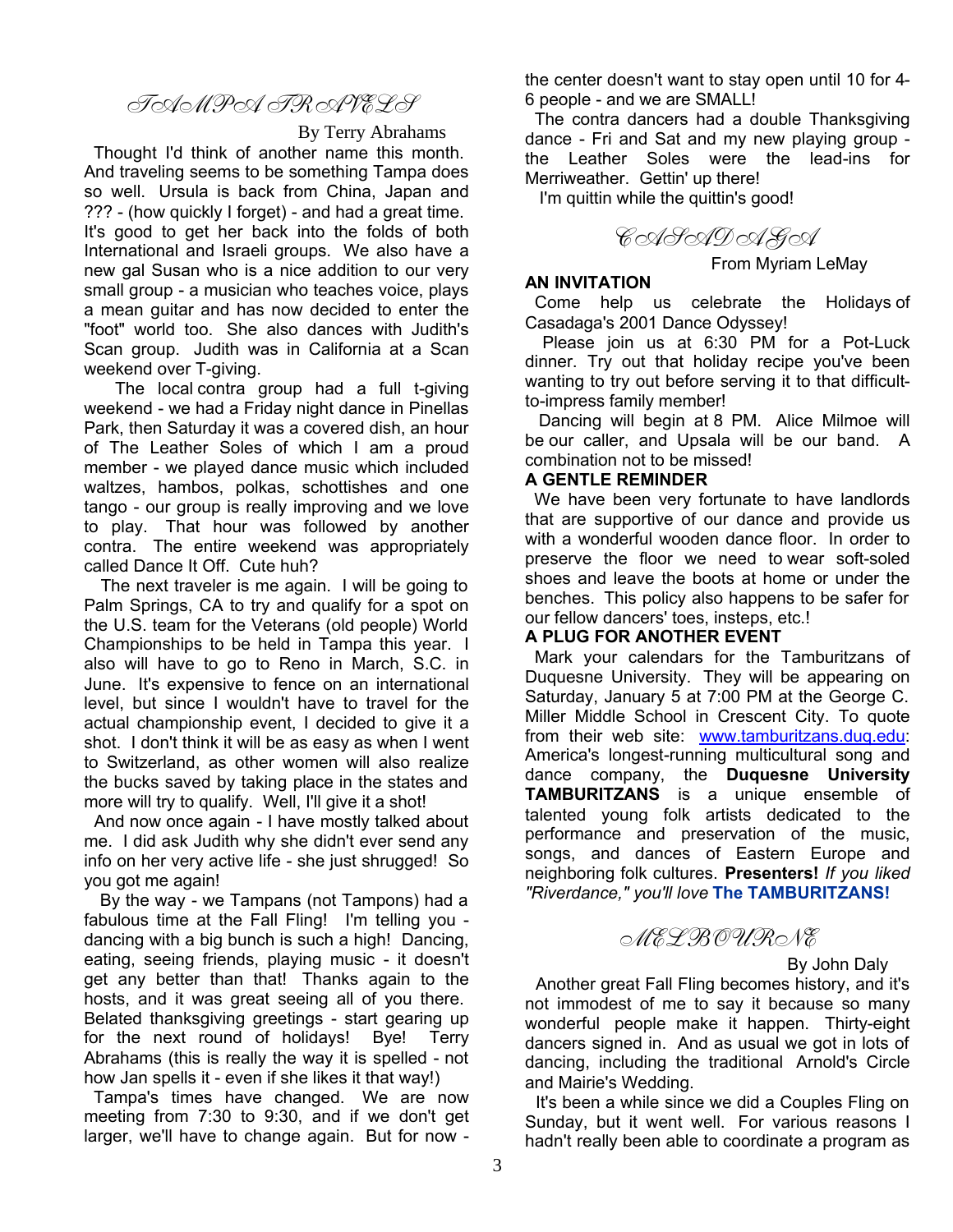I did last time. We just played it by ear starting with a light breakfast at 9:00. Terry, Val and I played some live music while the dancers finished breakfast. Then we played Heidenroslein for the dance, before putting our instruments away to join the fun.

 I'd like to thank all the people who helped make the Fall Fling happen, but I would have to list all the dancers. If you were there, thanks for adding to the fun. If you couldn't come, we missed you and hope you will join us some other time. And we all owe a special thanks to the people who helped out with the meals. Without meaning to leave anyone out, I especially thank Willa, Bernice, and Barbara who have consistently made all our dance events so much fun. You are very special people.

SARASOTA

# GRAPEVINERS

From Thekla Kahn

 We love parties! And on Halloween Ann Kessler treated us to her wonderful birthday party - what a happy occasion! A record crowd for the season came to share in the festivities and we all stayed and danced to the end - 9:45! Some came in costumes, and some wore lovely dance outfits!

Yea, I know it's early, but in April ( $6<sup>th</sup>$  and  $7<sup>th</sup>$ ) the Grapeviners invite ya'll to a weekend of workshops, dance party, food & fun with Don Schillinger from Philadelphia. Don is a leading Israeli Dance Teacher who has received national attention as a guest teacher in St. Louis, Kansas City, Chicago, Dallas, Atlantic City. He runs Master Classes and performs throughout the PA, NJ area. He also teaches and leads a performance troupe of children. The venue is located conveniently near I-75 and University Parkway in Sarasota. Sleepover space is available at Grapeviners' homes! So, mark your calendar and send check for \$35 to Nancy Wilucz, 3880 El Poinier Ct, Sarasota, FL 34232. This covers all dance & food! Include your phone #, address, e-mail so that directions can be sent!

## FROM CLAUDIA

#### TERRENCE:

 The Greek Kefi Hellenic Dancers had two performances in October. On the 26<sup>th</sup> we danced at the Aberdeen, an active adult community in Ormond Beach. After the performance, we invited members of the audience to join us in a fast Hasapo Serviko and a lively Ziftetelli. The next day we participated in the International Festival at

Galaxy Middle School in Deltona. It was a beautiful day for dancing as we performed outdoors on the patio to an appreciative audience of middle-schoolers and their parents.

 The group, led by Steve and Barbara Photiades, practices on Wednesday evenings at the Castaways Resort in Daytona Beach Shores. We do dances from Greece and Latin America, and lately I have been teaching the dances of Armenia and other countries. Contact Steve at (386) 788- 2749.

Dec. 21<sup>t</sup> Contra Dance

### Happy Holidays!

I hope everyone makes this Jacksonville Contra Dance! (12/21, at the Good Shepherd Episcopal Church at the corner of Stockton and Park Sts. from 7:30 -11 PM.) Richard Hopkins and the Briarpickers! If you have Christmassy/holiday decorations to contribute for the dance or want to help set it up or a special snack you'd like to show off, bring it too. There'll be eggnog, unspiked of course, and hot cranberry cider and a holiday raffle with 12 gifts, good grief!!!!! And first winner picks first gift and no one person wins but one gift! Most of all, bring friends!!!!!!!

This will be a wonderful Christmas dance. The Briarpickers have converted many holiday tunes into contra dances. You will love it!!!! Can't wait to see and dance with you all again! What do you think about having record-breaking dances (attendance wise) be followed by a price break on the following dance? email me any news! Or for further information: Linderpj@aol.com Pam

PALM COAST

#### By Jan Lathi

 First of all, I want to thank all of you who sent messages to me and prayers to Heaven regarding my son, Rob, in New Jersey who recently was hospitalized with a blood clot in his lung. He had a bout with pneumonia after leaving the hospital, and is slowly recovering from the original injury to his leg from a roofing nail gun, but will be fine.

 The only other thing I have to add is that I am looking for directions for Romanian Medley, Du-Tam Serbian Medley, and Vlashko II. If any of you might have these directions and would be willing to share them, I'd appreciate it. Send them to the return address for this newsletter. Thanks!

GAINESVILLE GIG From Pat Henderson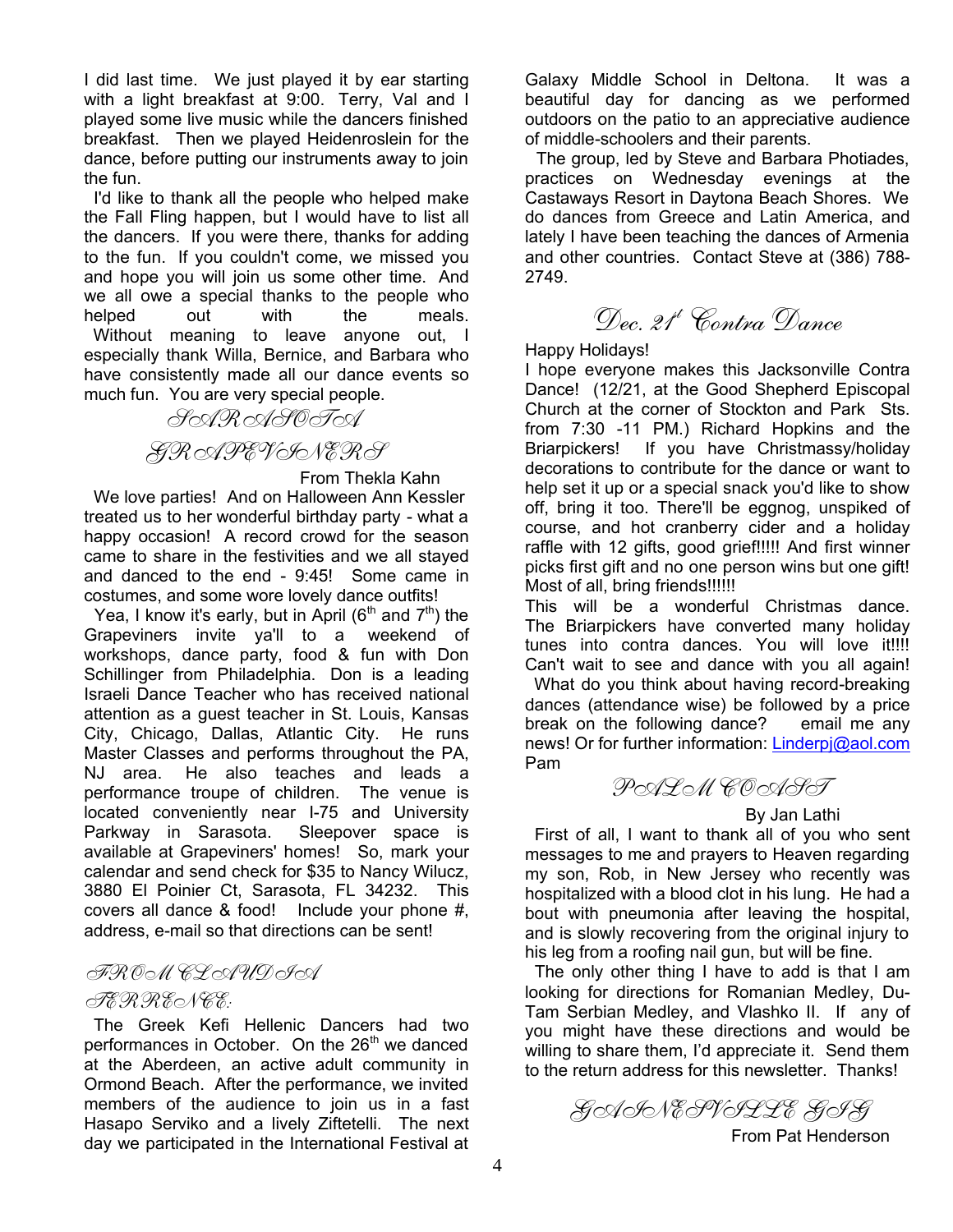I know a lot of you are wild for Cajun. Bartman is back and ready to boogie, join him Dec. 8th for a great time: "Hello - I wanted everyone to know that I've moved back to Gainesville and am starting up right where I left off - DANCING!!! The first event is Friday, Dec 7 - so mark your calendars now. Here's the scoop... Dec 7, Cory McCauley & His Evangeline Aces (from Mamou, LA), NE 1st St Music Hall, 619 NE 1st St., G'ville, 7 pm Dance Lesson; 8pm Dance \$10 at the door info (352) 472-7762.

 If you have an e-mail list or friends who might be interested in Cajun music and/or dance, or coming to a very fun event just to listen and enjoy friends, please forward this to them. Please direct any questions or comments to Bart at the above number or the bartman@mindspring.com.

The Band - Cory seeks out the old masters as teachers and has an incredible repertoire. These are great songs which have lasted many years and Cory plays them with heart and emotion. He has recorded with Mitch Reed and Randy Vidrine, DL Menard and Hadley Castille among others. His wife Lisa plays guitar and sings as well and has recorded with Ann Savoy and the Magnolia Sisters. Jason Frey is on vocals & fiddle and has a tremendous wealth of experience including playing and recording with Dewey Balfa and his latest CD won a 2001 CFMA (Cajun French Music Association) award. Mike Rougeau on bastringue (triangle), drums and vocals makes his living farming outside Eunice, La. and supports the Evangeline Aces with a drumming style of the '50's.

 They claim to be a back porch band but Cory just returned from 3 weeks in France on tour. They are a very fun energetic band and you don't want to miss this one!!"

Biographies of Camp Instructors:

### **SANDY STARKMAN**

 Sandy comes from Toronto, Canada where she taught special education. Since retiring, she teaches several weekly folk dance classes. She has been the teacher on nine of Mel Mann's Dance on the Water Cruises and teaches every year at the Kentucky Dance Institute. She has taught at the Oglebay Camp and the Roberson Folk Dancers Oquaga weekend. Sandy also has taught at many workshops and camps in Eastern Canada and the United States as well as in Australia and New Zealand. She has been on the staff of Maine Folk Dance Camp since 1980 and is the current President of the Mainewoods Board and also the President of the Ontario Folk Dance

Camp Committee. Sandy is well-known for the easy way she breaks down dances, for getting everyone moving quickly and her fun way of teaching.

### **THEODOR AND LIA VASILESCU**

Theodor and Lia Vasilescu have sparked renewed excitement for Romanian dance with audiences worldwide. His extensive background ranges from pioneering research in remote regions of his native land to Chief Choreographer of *Rapsodia Romana* (the professional Romanian State Folklore Ensemble). Theodor's workshops, in conjunction with his charming wife Lia, have endeared him to many dance communities, with a style that is bubbly and swiftly paced, yet attentive to the details which bestow each dance its unique character. Theodor Vasilescu, a choreographer, teacher, researcher, performer, lecturer and author, is considered to be the fountainhead of Romanian folklore and dance. Although he has a degree in chemical engineering, he left the profession in 1964 to follow dance as a full-time professional career. From 1964 to date, beside being the principal teacher of Romanian folklore and character dance at annual professional courses for instructors in Bucharest, he has taught at workshops and master lessons throughout Europe and in Japan, the United States and Canada. His choreographies, dance suites and folklore tableaux are still in current performing repertoires. He has also written and edited books on dances and on methods of teaching folklore dance. Theodor is the head of the Choreographic Section at the National Center for the Preservation and Promotion of Folklore. He is the leader of the Folklore Dance Academy and the President of the years in the *Cununa Carpatilor"*(Carpathian Wreath) Folk Dance Ensemble National Association of Folklore Choreographers of Romania. His dance notation system known under the name of Romanotation is widely used by choreographers not only in Romania but also in other countries. Theodor's wife, Lia graduated from the Philology Faculty of the University of Bucharest and she danced for 25 years in the *Cununa Carpatilor"*(Carpathian Wreath) Folk Dance Ensemble.

.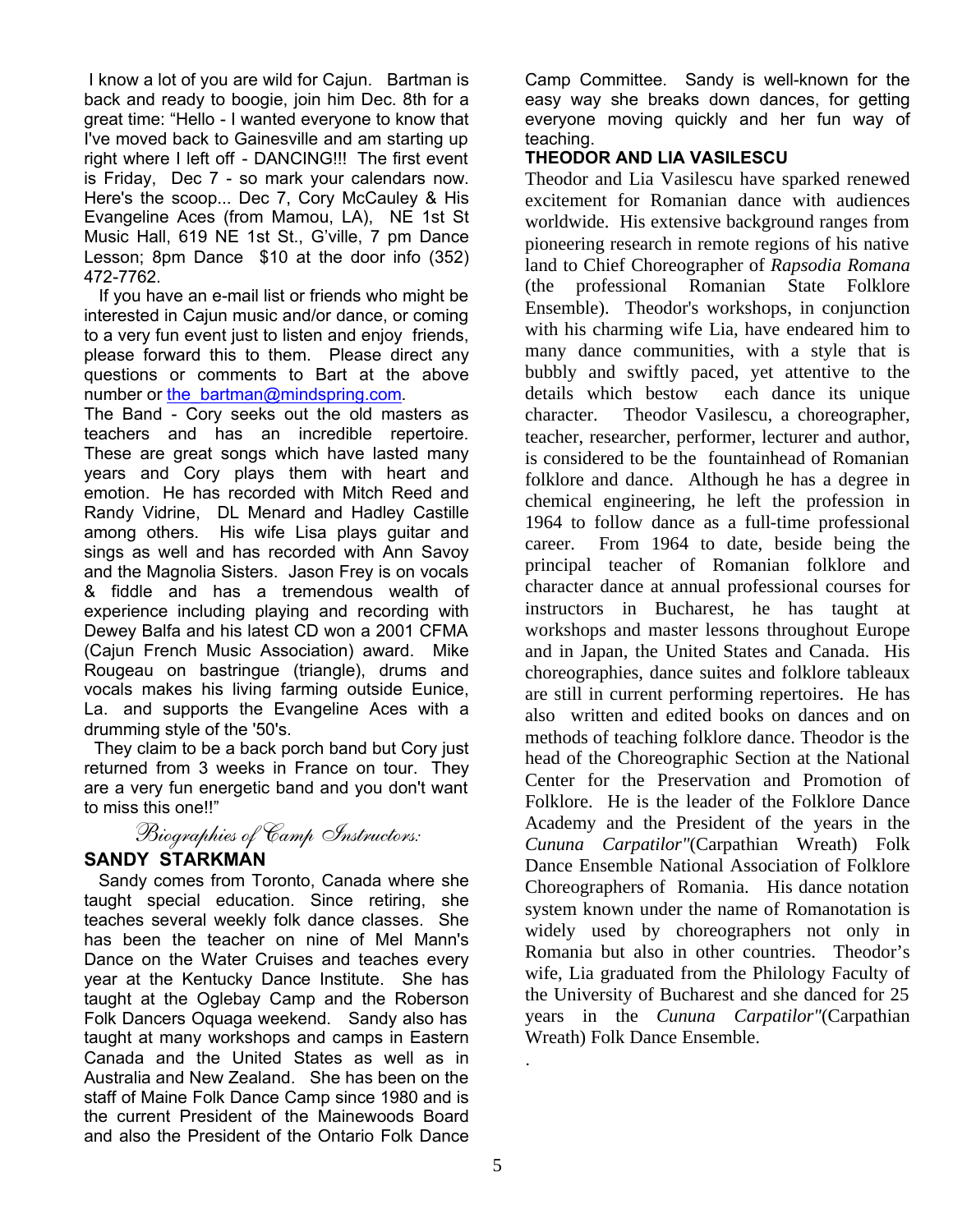# **Florida FolkDancer**

The Florida FolkDancer is a monthly publication of the Florida Folk Dance Council, Inc., a non-profit corporation whose purpose is to further knowledge, performance, and recreational enjoyment of International Folk Dance.

| President:           | Pat Henderson           |
|----------------------|-------------------------|
|                      | 9859 Berry Dease Rd.    |
|                      | Orlando, FL 32825       |
|                      | 407-275-6247            |
|                      | henderp@bellsouth.net   |
| Vice-President:      | <b>Bobby Quibodeaux</b> |
| Treasurer/Secretary: | Terry Abrahams          |

Please send all submissions to:

Newsletter Editor: Jan Lathi 38 St. Andrews Court. Palm Coast, FL 32137 amarjan@bestnetpc.com

Deadline:  $15<sup>th</sup>$  of the month prior to publication

Articles in the Florida Folk Dancer are a copyright of the Florida Folk Dance Council, Inc., or of their individual authors.

Subscriptions are \$15 per year and include membership in the Florida Folk Dance Council. The membership year runs from one Annual Camp (usually February) to the next. Members can receive the newsletter electronically if desired.

Check the following website for further information on folk dancing in Florida: www.folkdance.org

> Send your items for ethnic and dance happenings by emailing or mailing to the editor by the  $15<sup>th</sup>$  of the month deadline for inclusion in the following month's newsletter.

## **Mark Your Calendar:**

**Cajun Dance, Dec. 7,** Gainesville, Cory McCauley & His Evangeline Aces (from Mamou, LA), NE 1st St Music Hall, 619 NE 1st St., G'ville, 7 pm Dance Lesson; 8pm Dance \$10 at the door info (352) 472- 7762.

**Contra Dance,** Dec. 21, Good Shepherd Episcopal Church at the corner of Stockton and Park Sts., Jacksonville, FL, 7:30 -11 PM. Info: Linderpj@aol.com, Pam

**Machol Miami 2001,** Dec. 21-24, Sheraton Ft. Lauderdale Airport Hotel. www.israelidance.com/macholmiami.

**Terpsichore's Holiday 2001,** an intergenerational dance event, December 27. All ages. Information: Bob Mathis, 2705 Spencer Rd., Chevy Chase, MD 20815-3822 or talibob@starpower.net.

**Tamburitzans,** Wed., Thurs. January 2 & 3 at the Tarpon Springs Performing Arts Center. 7:30pm Call: 727-942-5605

**Tamburitzans,** Saturday, January 5 in Crescent City at the George C. Miller Middle School. 7pm. Buy ticket at the door (usually \$10).

**Camp Weekend,** February 22-25, 2002. Ocala, FL. Save this date!

**Israeli Dance Weekend** with Don Schillinger**,** April 6th & 7th, 2002, Sarasota, FL. \$35.00 covers dance & food. Sponsored by the Sarasota Grapeviners. Send check to Nancy Wilucz at 3880 Poinier Ct, Sarasota, FL 34232 e-mail contact Thekla at warka@home.com

**15th Annual Israeli Dance Workshop,** sponsored by the JCC of Greater Orlando will be on April 27 and 28, 2002. Teacher to be announced.

**Dance on the Water, 18<sup>th</sup> annual folk dance cruises.** June 10-24, 2002 – Galapagos/Ecuador, July 23-Aug 6, 2002 – Alaska Inside Passage. Contact Mel Mann, 510-526-4033 or meldancing@aol.com or www.FolkDanceOnTheWater.org.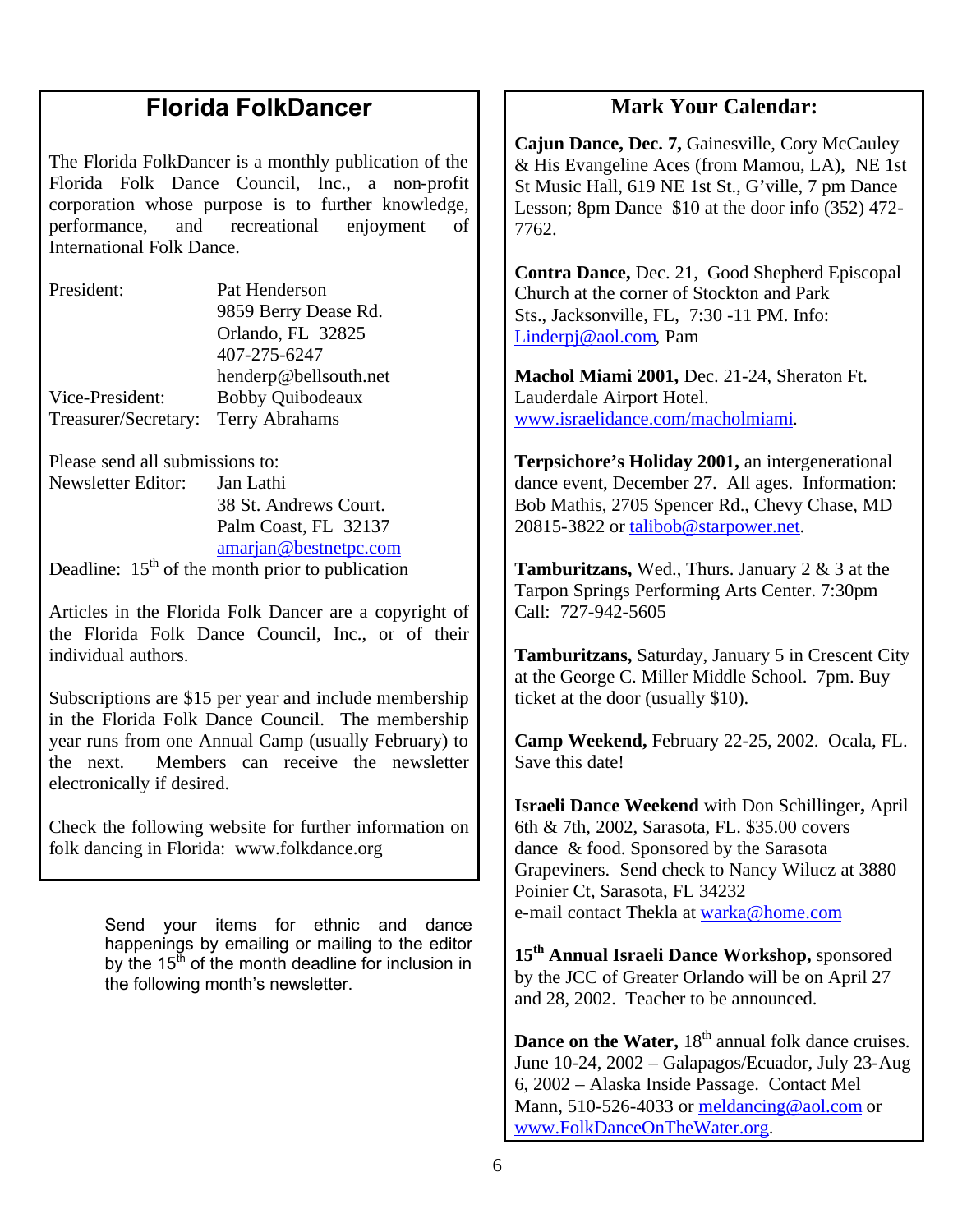Florida Folk Dance Council c/o Lathi 38 St. Andrews Court Palm Coast, FL 32137

# **First Class**



Diwali, Ramadan, Hanukah, Winter Solstice, Christmas, New Year: Celebrate dance, life, health, happiness, friends and family, and not only wish for peace on Earth, do something to contribute toward reaching it!